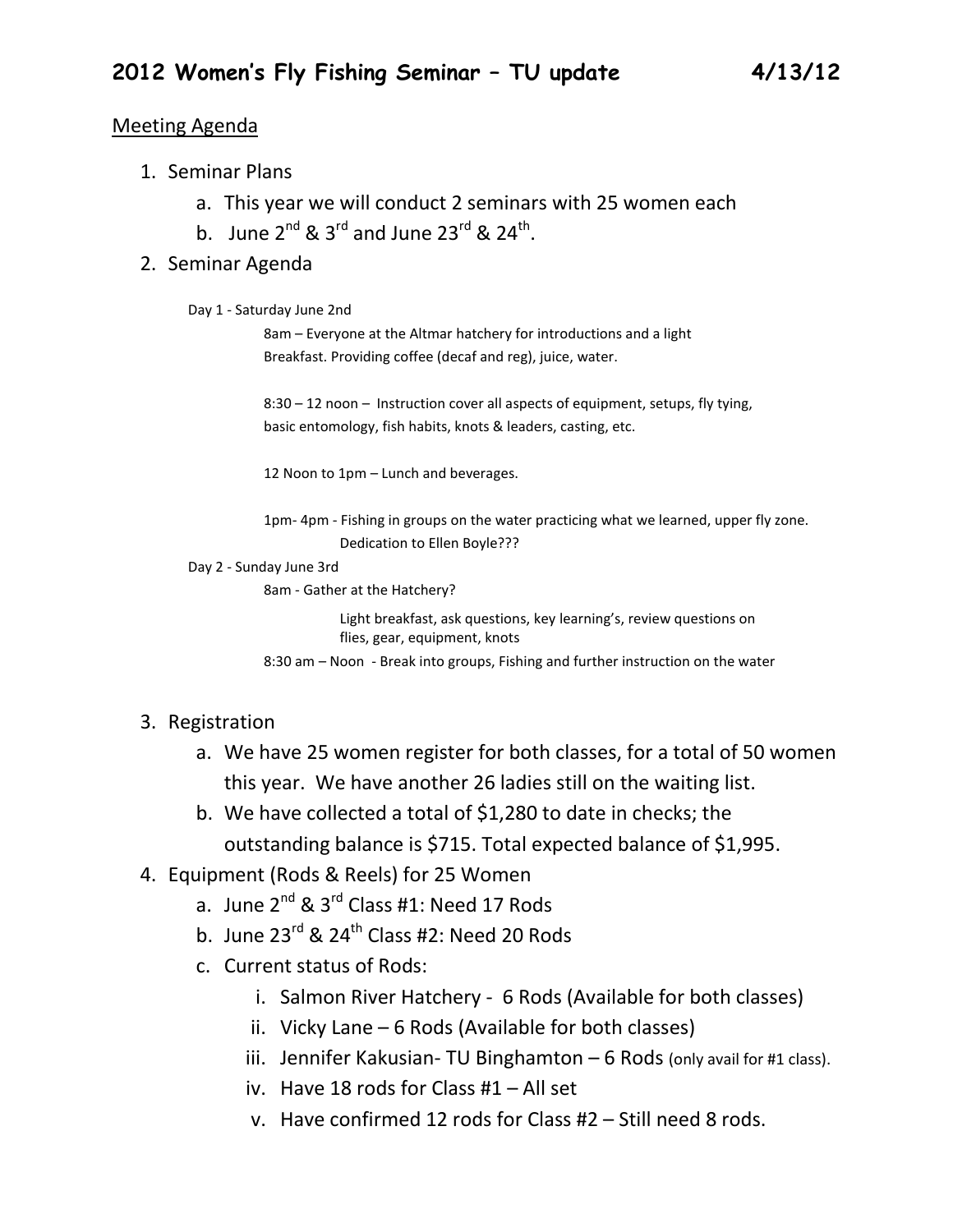- 5. Fly Tying (Vises, Materials & Tools) for ~13 women
	- a. Need vises, tools (bobbins, threads, scissors) & lights for 13 Women
	- b. Need materials for 50 Women, will tie 2 flies each: (Things like: bead headed Pheasant Tail, Prince Nymph, bead headed Hare's Ear, Woolly Bugger's). Need extra flies for Women's fly boxes.
	- c. Need Hooks & Materials permission to go buy with TU funds?
	- d. Hatchery has ~6 vises, need another 7 vises for both classes.
	- e. Need 3-4 more lights. Setup 2 or 3 stations?
- 6. Tentative Attendance & Assignments open for suggestions/changes
	- a. Need minimum 13 guides on the water for 25 Women (2 ladies per guide)

*Key: Orange= Casting, Yellow= Tying, Green = Food, Blue= Raffle Donations*

|                         | <b>Names</b>           | Area                              |
|-------------------------|------------------------|-----------------------------------|
| $\mathbf{1}$            | Vicky Lane             | Lecture, Casting, Guiding         |
| $\overline{2}$          | Erin Oristian          | Lecture, Casting, Guiding         |
| 3                       | Rebecca Griswold       | Lecture, Casting, Guiding         |
| $\overline{\mathbf{4}}$ |                        |                                   |
|                         |                        |                                   |
|                         |                        |                                   |
|                         | Pat Watson             | Lecture, Casting, Guiding         |
| 5                       |                        |                                   |
|                         |                        |                                   |
|                         |                        |                                   |
|                         | Lindsay Agness         | Planning, Lecture, Tying, Guiding |
| 6                       |                        |                                   |
|                         |                        |                                   |
|                         |                        |                                   |
|                         | Jennifer Kakusian      | Lecture, Tying, Guiding           |
| $\overline{7}$          | <b>Crystal Simmons</b> | <b>Tying, Guiding</b>             |
| 8                       | Kim Goppert            | Helper- Food , Clean up           |
| 9                       | <b>Bonnie Witchell</b> | <b>Helper Food</b>                |
| 10                      | Jean Densmore          | <b>Ellen Dedication, Helper</b>   |
| 11                      | Kimberly Rossitier     | Helper                            |
| 12                      | <b>Stacy Furgal</b>    | Donations, Helper, Guiding TU Sec |
| 13                      | Kelly Jordal           | Photography                       |

## **The Lady Volunteer's**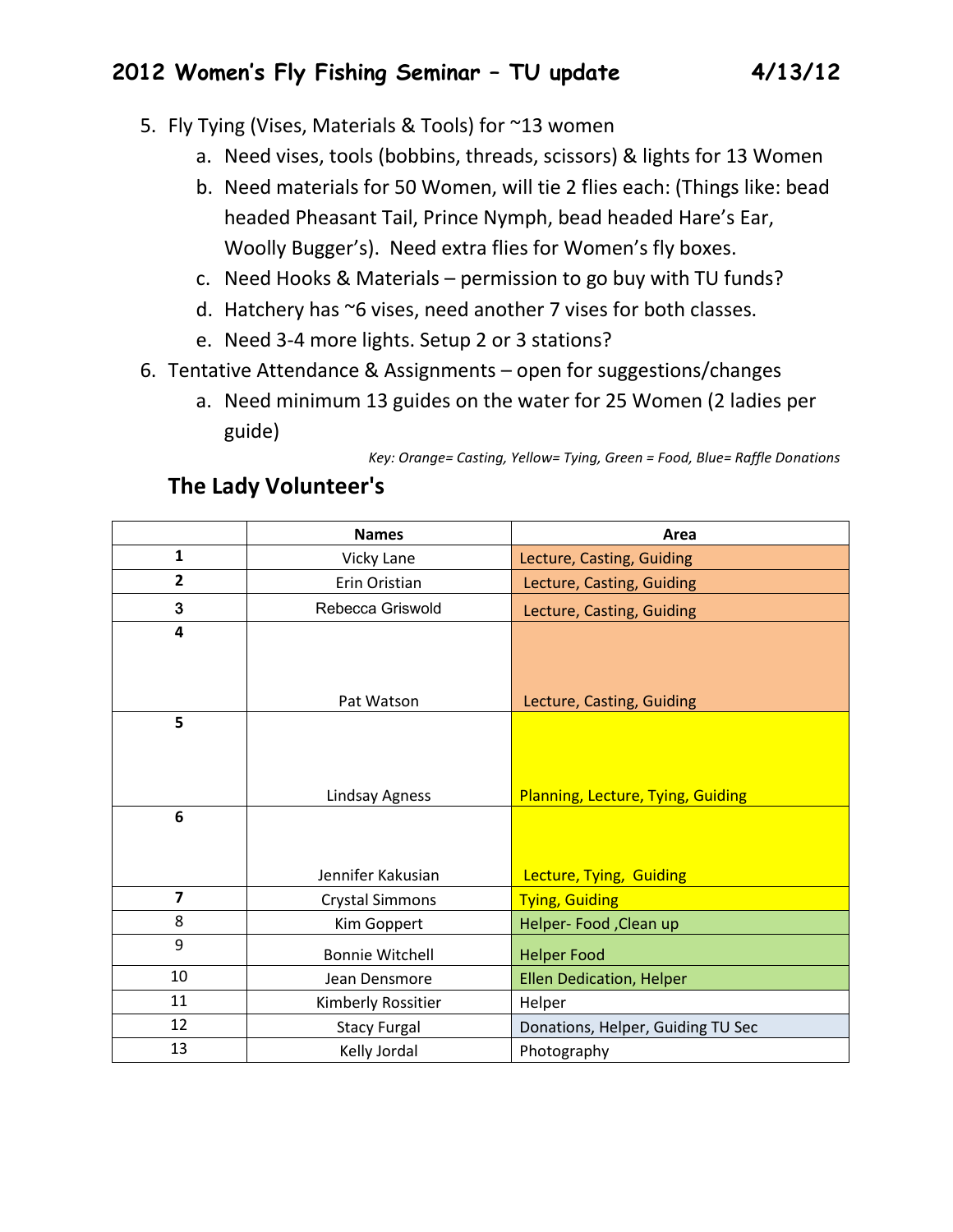|                | <b>Names</b>                  | Area                                          |
|----------------|-------------------------------|-----------------------------------------------|
| 1              | Kipp Tivnan                   | <b>Casting, Guiding</b>                       |
| $\overline{2}$ | Dave Agness                   | Casting, Guiding                              |
| 3              | John Wickam                   | Casting, Guiding                              |
| 4              | Dave Kohr                     | <b>Tying, Guiding</b>                         |
| 5              | Fred Kuepper                  | <b>Ellen Boyle dedication, Tying, Guiding</b> |
| 6              | Jim Kelso                     | <b>Tying, Guiding</b>                         |
| 7              | Todd Alberry (& Wife Shannon) | Food, TU Board                                |
| 8              | Fran Verdoliva                | Hatchery                                      |
| 9              |                               |                                               |
|                | Paul Miller                   | TU treasurer                                  |
| 10             | <b>Bob Rock</b>               | Author & Story Teller, Tyer                   |

# **The Gentleman Volunteer's**

# 7. Donations – Stacy Furgal

|    |                                     |                             | Estimated |                                              |
|----|-------------------------------------|-----------------------------|-----------|----------------------------------------------|
|    | <b>Item</b>                         | Donated by                  | Value     | <b>Comments</b>                              |
|    |                                     |                             |           |                                              |
|    | Guided flyfishing Float trip on the |                             |           |                                              |
| 1  | Salmon River                        | <b>LOTAC</b>                | \$350     | Mike Carota - LOTAC, mcarota@nycap.rr.con    |
|    |                                     |                             | \$10.00   |                                              |
| 2  | 50 Fly Boxes                        | Melinda's Fly Shop          | each      | Melinda                                      |
|    |                                     |                             | \$15.00   |                                              |
| 3  | Bob Rocks Fly Fishing Book          | Dr. Bob Rock                | each      | 11,762 Words for Fly fishers and Fly Tyers   |
| 4  | 5 Wt Fly Rod Scientific Angler      |                             |           |                                              |
| 5  | <b>Fishpond Vest</b>                | Whittikers                  | \$30      | Rob                                          |
| 6  | \$20 Gift Certificate               | Fly Shop                    | \$20      |                                              |
| 7  | 25 pair of Hemostat's               | Mr. Furgal                  |           |                                              |
|    | Oswego County Tourism Welcome       |                             |           |                                              |
| 8  | information                         |                             |           |                                              |
| 9  | <b>Dicks Gift Certificate</b>       | <b>Dicks Sporting Goods</b> |           |                                              |
|    | Natural Goats Milk Soap's &         |                             |           |                                              |
| 10 | creams                              | Sea Hag Soaps               | 5.        | www.seahagsoaps.com, Colleen                 |
| 11 |                                     | Fat Nancy's                 |           | <b>Mike Altrot</b>                           |
| 12 |                                     | LL Bean                     |           | Corporate                                    |
| 13 |                                     | <b>Eastern Mtn Sports</b>   |           | Corporate                                    |
| 15 | Fly Rod                             | <b>Mystic Rods</b>          |           | Lindsay checking with Mytic Rods             |
|    |                                     |                             |           | Lindsay checking with Buff wholesale divisio |
| 17 | <b>TBD</b>                          | Planet Buff.com             |           | 707-569-9009.                                |
| 18 | <b>TBD</b>                          | Orvis                       |           | Jennifer Kakusian is checking with Orvis     |